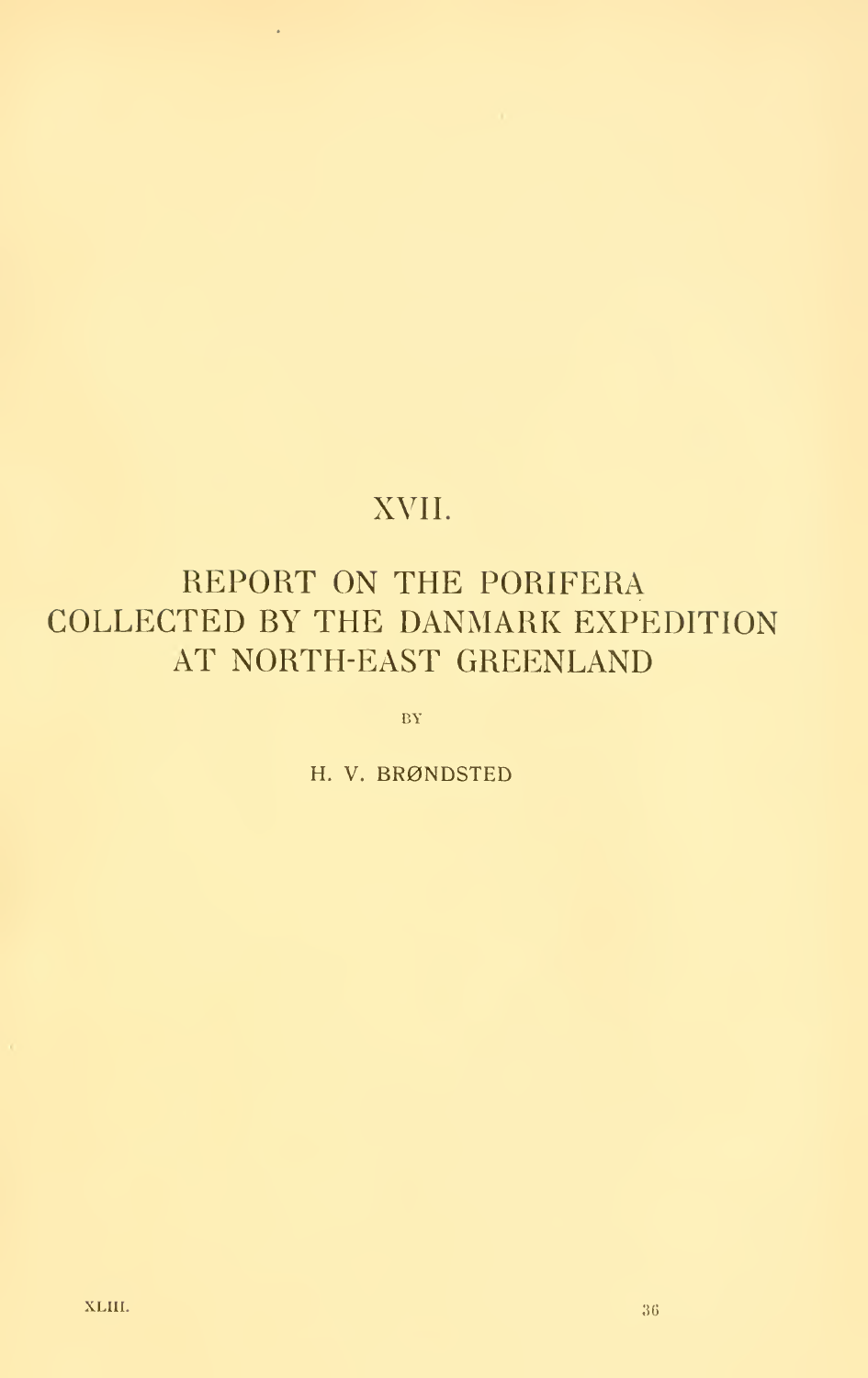$\Delta \phi$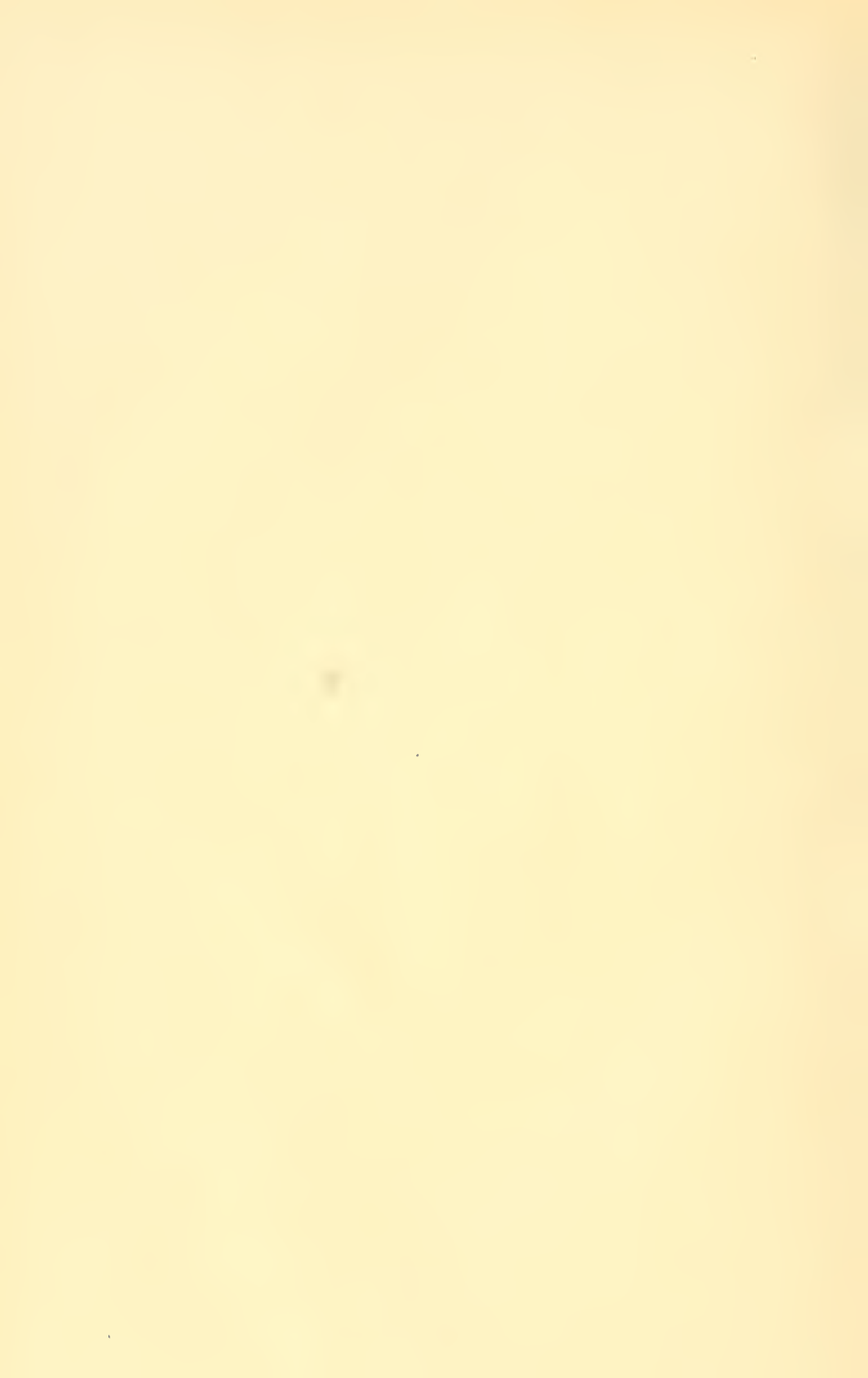The sponges treated in this paper were collected by the Danmark Expedition at North -East Greenland in <sup>1906</sup> —08.

The material is astonishing small, only 12 species and also few specimens; whether this circumstance is due to the fact that the dredgings were nearly all undertaken in comparatively shallow water, or to other facts, it is impossible to state.

The material is for the greater part badly preserved, in not too strong alcohol; hence the condition only allowed a study on skeletal arrangement and on spicules: a purely systematic study.

The methods employed have been the usual: dry cutting for study on skeletal arrangements; isolating of spicules by means of Eau de Javelle, which proved far better than Kaliumhydroxyd.

Sponges were obtained at the following stations: 63, 64, 68 a, 72 b, 95 c, 96, 99, 104 b.

The material is much too small to yield matter for a discussion on any biological topic, its value in itself is mainly to contribute to our knowledge on arctic sponge-stock; but in connection with the more considerable materials of other arctic expeditions (as that of the Danish Ingolf-Expedition) it will also possess biological (mainly zoogeographical) interest.

As to the paper itself the following is to be said: 12 species are mentioned: Calcareous: Leucosolenia coriacea Mont., Grantia arctica H., Leuconia ananas Mont., Hexactinellides : Rhabdocalyptus arcticus nov. spec, Asconema setuhalense Sav. Kent., Monaxonides : Halichondria tenuispiculata nov. spec. Reniera cinerea Grant, Reniera laxa Ldbck., Mycale thaumatochela Ldbck., Lissodendoryx indistincta Frstdt., Lissodendoryx complicata Arm. Hans., Higginsia pyriformis nov. spec. As will be seen, 3 of these are new species; the remaining 9 species are so well known, described and figured that further report is superfluous.

The figures are all drawn by myself, PI. XXV by means of Abbes drawing-apparatus from Zeiss. The microscope employed was a Stativ from Zeiss with acromatic systems, oculars of Huyghens.

<sup>I</sup> shall here express my gratitude to the late Inspector G. M. R. Levinsen of the Zoological Museum of Copenhagen, and to Inspector W. LUNDBECK, also of the Zoological Museum, for several valuable hints concerning the preparing of this paper.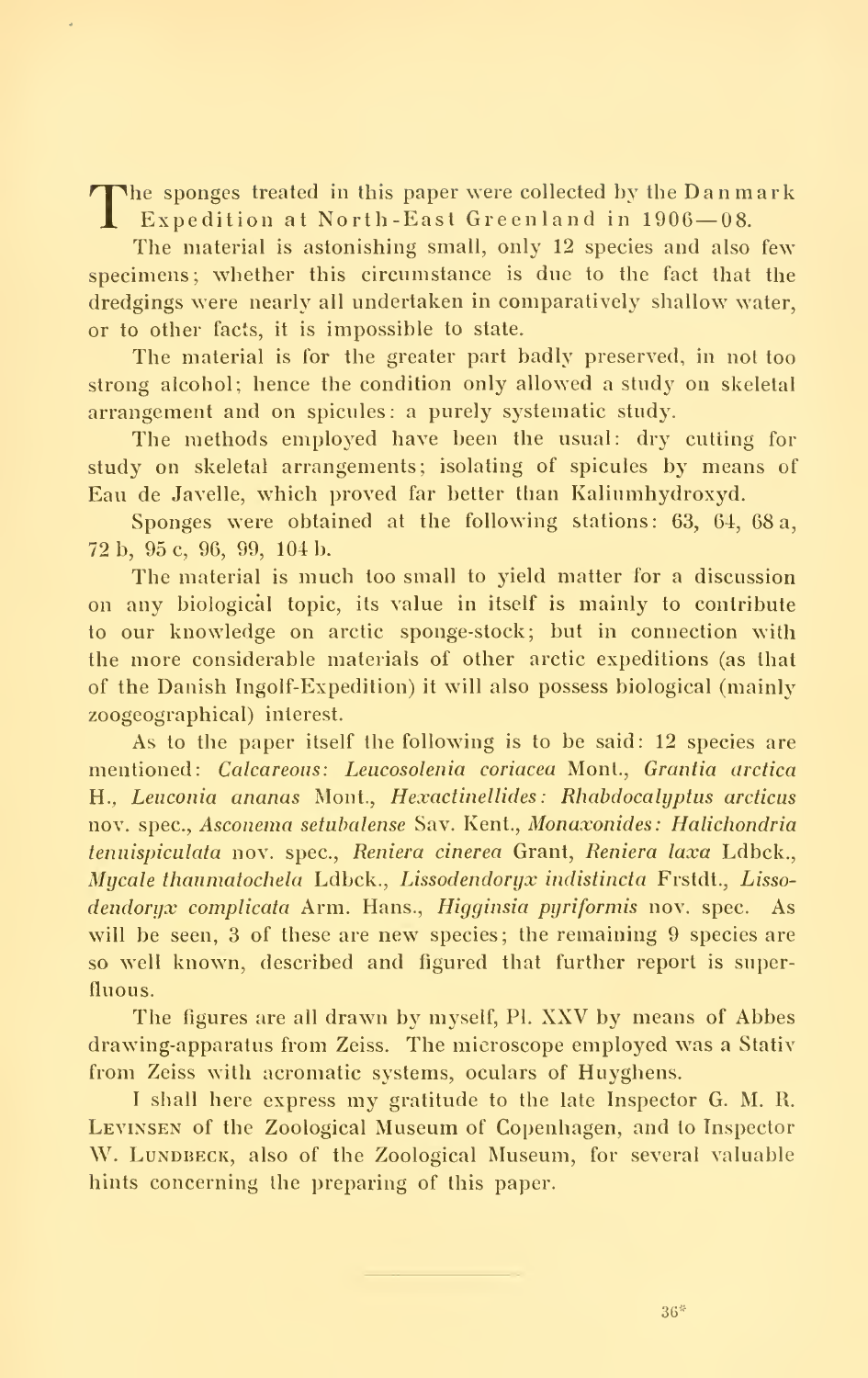## PORIFERA

# Glass I. Calcarea. Order L. Homocoela,

### Fam. Asconidae.

Genus Leucosolenia Bow.

#### Lencosolenia coriacea Mont.

1818. Spongia coriacea Montagu [21]. p. 116.

1842. Grantia — Johnston [13], p. 183, PI. XXI, fig. 9.

1866. Leucosolenia coriacea Bowerbank [3 b], p. 34.

1872. Ascetta — Haeckel, [11], II, p. 24, Taf. 3, Taf. 5.

1887. —  $-$  Fristedt, [8], p. 405, Pl. 22, fig.  $1-2$ .

3 specimens; color dark brown; greatest length ca. 18 mm., thickness  $1 - 2$  mm.

Station 63. Stormbugt, hard bottom, 20-40 m.

Geographical distribution: Cosmopolitan.

Depth: 0—<sup>1000</sup> m.

### Order II. Heterocoela.

### Fam. Syconidae.

Genus Grantia Flem.

#### Grantia arctica H.

1872. Sycandra arctica Haeckel [11], p. 353, Taf. 55, fig. 1 a-v; Taf. 60, fig. 15.

| 1883. Sycon | Polejaeff [22], p. 40, Pl. III, fig. 5. |  |
|-------------|-----------------------------------------|--|

1898. Grantia — Breitfuss [4], p. 302.

1898.  $\overline{5}$ , p. 21.

3 specimens; greatest length 20 mm., breadth 10 mm.; one of the specimens (from Station 95 c) with comparatively slender rhabdes, but then a few more in each bundle.

Station 68a. Off Cape Bismarck. 40—<sup>60</sup> m. — <sup>72</sup> b. Danmarks Havn. 10—<sup>20</sup> m. — 95. The sound between Renskæret and Maatten. 50—<sup>100</sup> m.

Geographical distribution: Arctic circumpolar. Depth: 20-2000 m.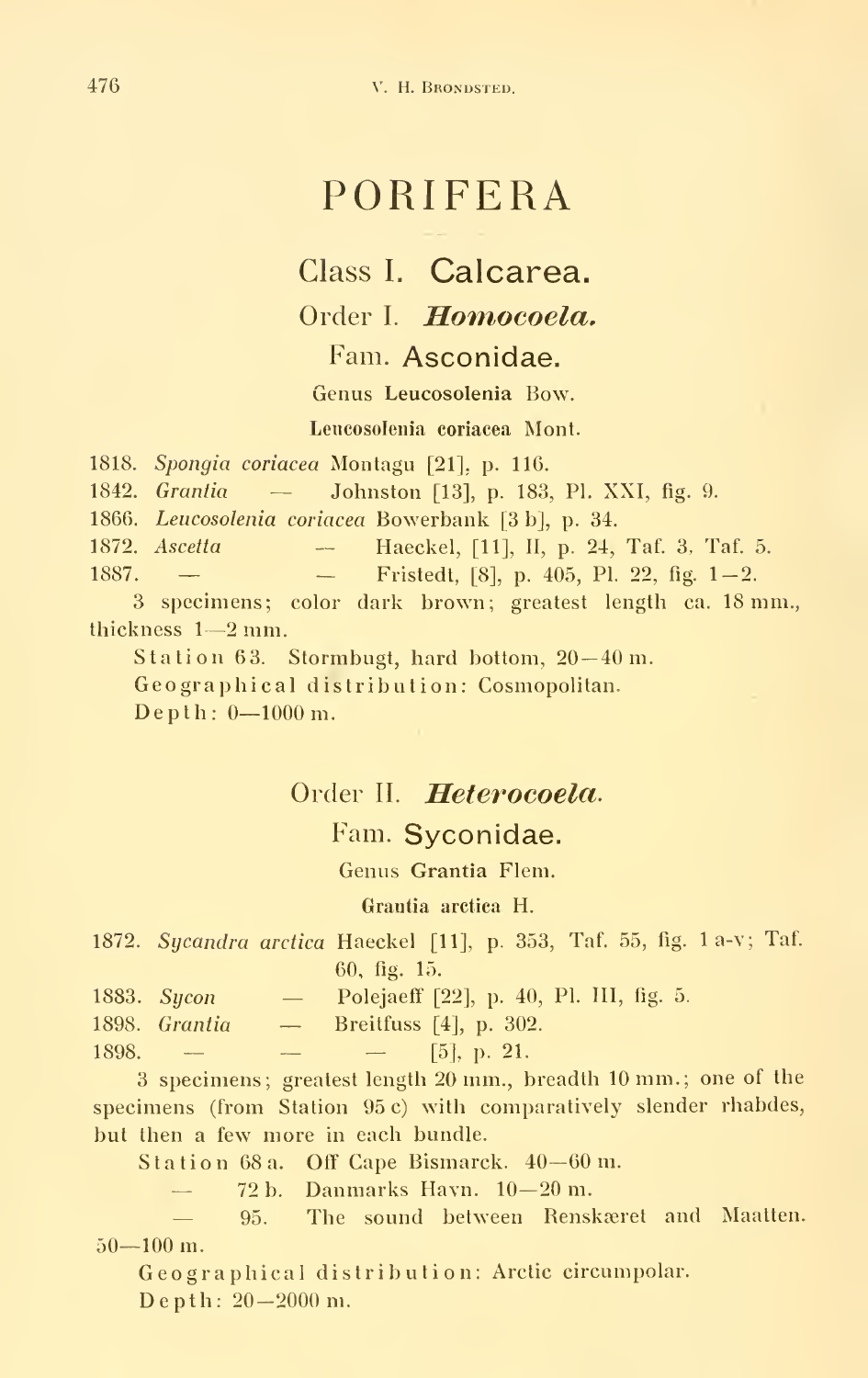#### Fam. Leuconiidae.

Leuconia Grant.

Leuconia ananas Mont.

1818. Spongia ananas Montagu [21], p. 97, PI. 16, figs. 2—3. 1872. Leuconia — Haeckel [11], p. 200, Taf. 32, fig. <sup>5</sup> a-f, Taf. 40, figs.  $1-8$ . 1898. — — Breitfuss [4], p. 223.<br>1898. — — — 151 p. 31.  $[5]$ , p. 31.

One specimen, oval, length <sup>10</sup> mm., breadth <sup>4</sup> mm., color whitish yellow.

Station 63. Stormbugt, hard bottom, 20—40 m.

Geographical distribution: Greenland, Spitzbergen, Murman-coast, White-Sea, off Norway, Shetland Islands, English coasts, Normandy.

Depth: 10—<sup>130</sup> m.

### Glass II. Hexactinellida.

Subclass I. Lyssacina.

### Order I. Hexasterophora.

Fam. Rossellidae.

Genus Rhabdocalyptus Jij.

Rhabdocalyptus arcticus nov, spec. Pl. XXV, Pl. XXVI, figs. 1-7.

The present form is perhaps not at all a Rhabdocalyptus, but for the present I refer the sponge to this genus, because its structure and the greater part of the spiculation agree with those of Rhabdocalyptus. The fact that makes me doubtful as to the right genus-determination is, that discohexacts are missing entirely, so far as <sup>I</sup> have observed. The referring of the form to the genus Bathydorus is contradicted by the presence of the big proslalia pleuralia.

The sponge (PI. XXV) is cylindrical, somewhat compressed and constricted towards the summit and the base; 3 specimens form a little colony, the one, however, nipped off. The oscular opening has <sup>a</sup> diameter of ca. 30 mm. in the biggest specimen, in the smaller ca. 20 mm. The length of the biggest specimen is ca. 110 mm., by 40 mm., of the smaller 80 by 25 mm. The wall varies in thickness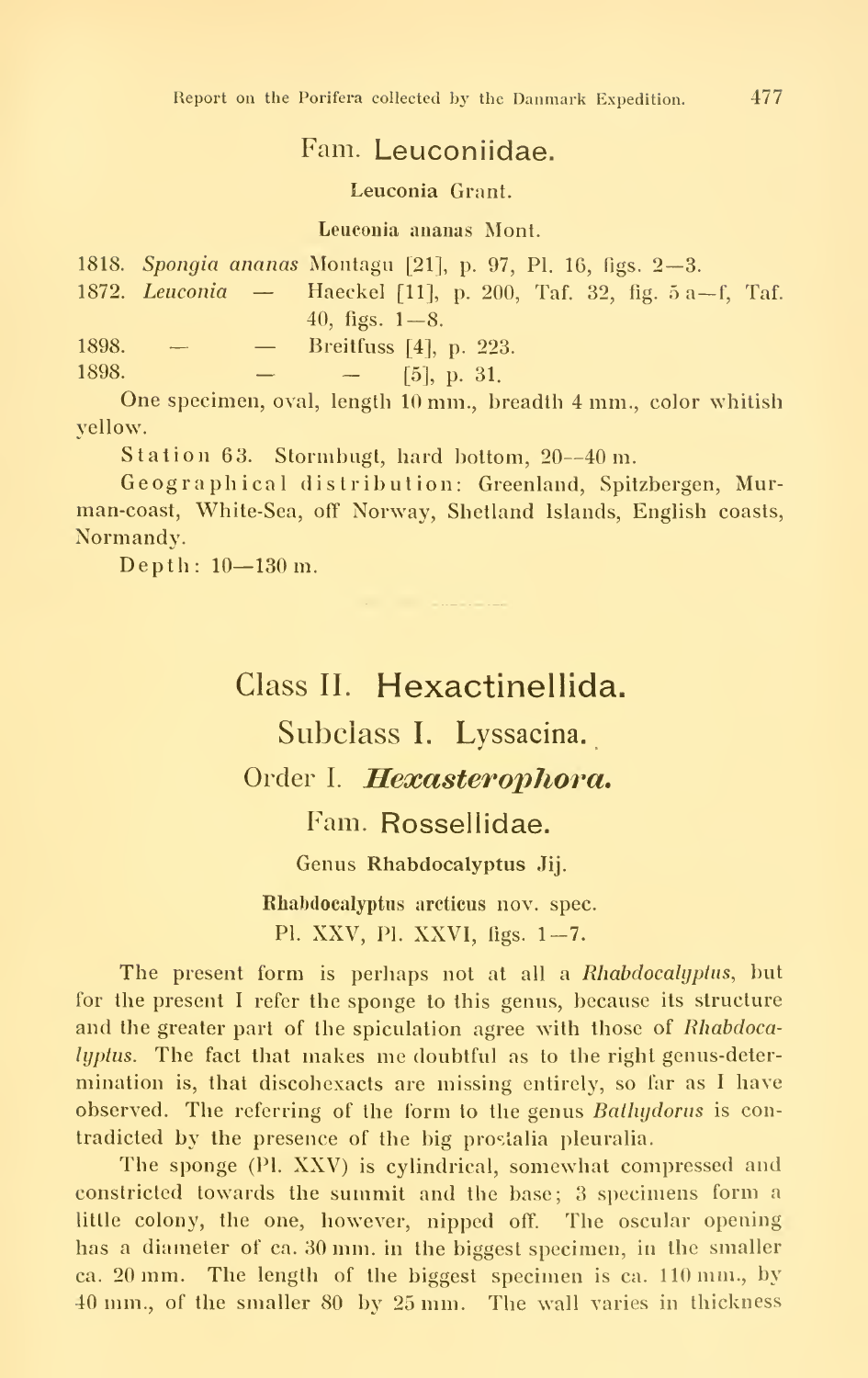from <sup>1</sup> ca. 8 mm., the consistency is like that of loose felt; color grey; the surface (both dermal and gastral) hispid. The characteristic pentactine prostalia pleuralia project 4—5 mm. from the dermal sur face of the sponge, the cross naturally placed distally, outside the spongebody; these pentacts, whose rays are imbedded in mud, are only found in a few places, especially where the 3 individuals to gether form a corner; in other places they are rubbed off (on the figure, PI, XXV, more are drawn than really observed). The summits of the sponge-individuals are provided with a damaged fringe of prostalia marginalia. The canal system and skeletal arrangement are as in the Rosellidae in general, and Rhabdocaluptus especially.

Spiculation.  $1^\circ$ . Oxydiacts, length about 10 mm., form the main skeleton, in fibres principally parallel with the sponge-surface; 2°. Pentacts (Pl. XXVI, fig. 4), ca. 6 mm., very strongly hispid (a pronounced Rhabdocalyptus criterion); these form the prostalia pleuralia, but are also imbedded in the sponge-corpus itself, the tangential rays immediately beneath the dermal membrane; 3°. Oxypentacts, (PI. XXVI, fig. 3), hispid, sustaining the dermal membrane, the distal radial ray rudimentary (criterion for Rosellidae). 3 a°. Oxypentacts, smooth, the radial ray  $3-5$  times the tangential ones, in the dermal membrane (?) very rarely found; <sup>I</sup> regard these spicules as strange elements to the sponge itself. 4°. Oxyhexasters, hispid, (PL XXVI, fig. 2) form the gastral skeleton (PI. XXVI, fig. 1), and are also distri buted in the parenchyma. 5. Oxydiacts (Pl. XXVI, figs.  $5-\overline{5}$  c) hispid, the ends rather blunt, a swelling near the middle, a swelling which often assumes the form of 4 knots or even 4 short rays; distributed in the parenchyma.  $6^\circ$ . *Diacts* (Pl. XXVI, fig.  $6-6$  b) styliform, hispid, length  $1-2$  mm., somewhat bent near the blunt end, where the axial cross is to be found.  $7^\circ$ . Oxyhexacts (Pl. XXVI, figs.  $7-7$  a) hispid, ca. 0,120 mm.; one or more rays often divided in two (fig. 7 a), always bent in the end; occur everywhere in the sponge.

Station 104 b. Lat. 76°06' N. Long. 13°26' W., gravelled clay bottom.

Depth: 250—200 m.

## Fam. Asconematidae.

Subfam. Asconematinae.

Genus Asconema Saville Kent.

Asconema setubalense Sav. Kent.

1870. Asconema setubalense Saville Kent [14], p. 241. 1887. — — Schulze [26], p. 116, PI. XXI.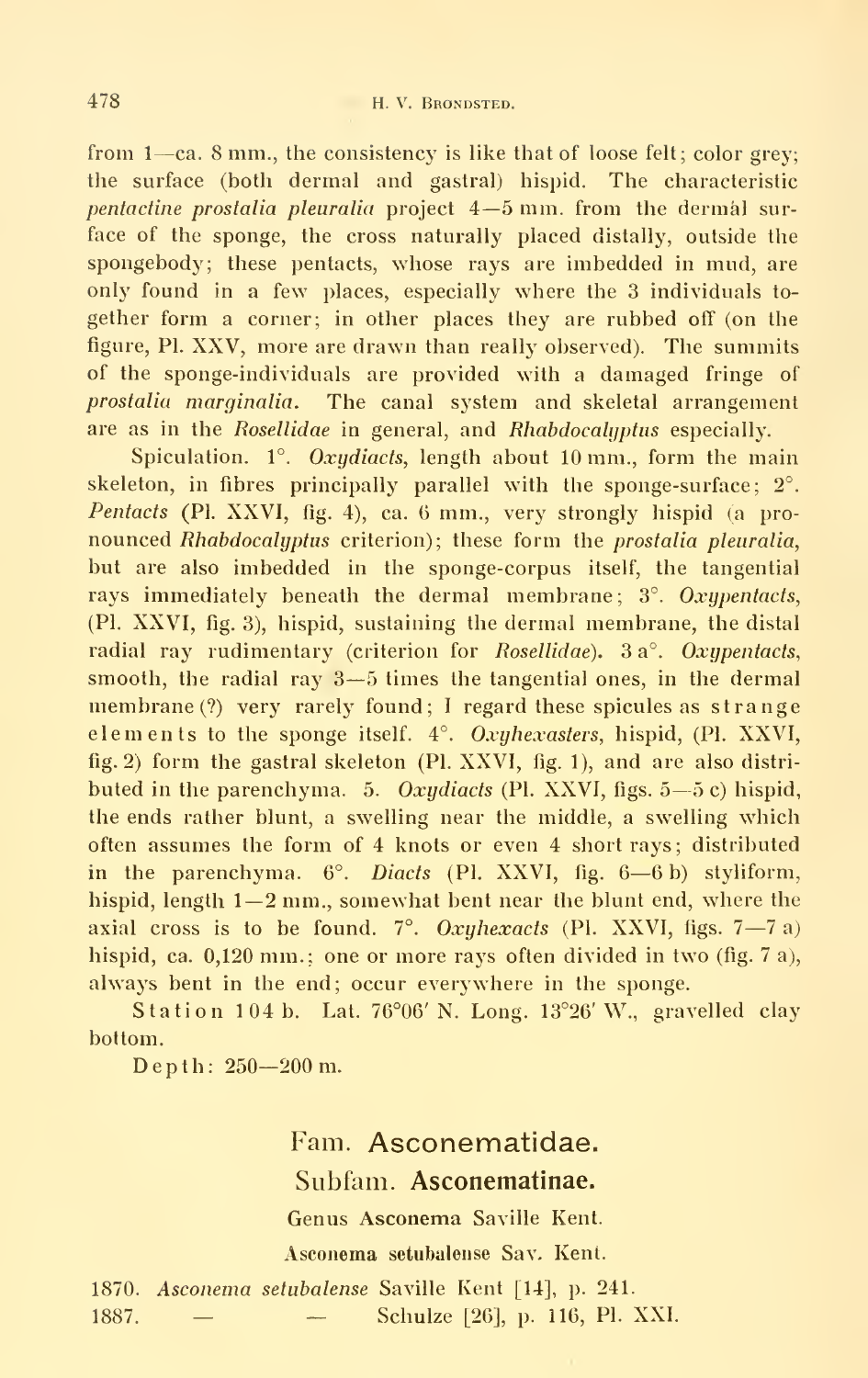The specimens in hand fully agree with the descriptions given of A. s. in the litterature. Whether the fragments have formed one or more specimens, it is impossible to state. The biggest fragment has an extension of ca. 150 mm.

Station 104 b. Lat. 76°06' N. Long. 13°26' W., gravelled clay bottom.

Depth: 250-200 m.

Geographical distribution: Atlantic to Arctic ocean.

## Class III. Demospongiae. Subclass I. Monaxonida. Order Halichondrina, Fam. Homorrhaphidae. Subfam. Renierinæ.

Genus Halichondria Flem.

Halichondria tenuispiculata nov, spec.

One specimen, somewhat damaged, 25 mm. in length, breadth 10 mm.; consistency tolerably firm; color yellowish brown; surface finely hispid; ostiae ca.  $0,1-0,2$  mm. in diameter. In the skeleton one can just distinguish vague beginnings towards polyspicular fibres, some of these tending towards the surface of the sponge, and ending with spicules projecting slightly beyond the surface, making this hispid; dermal membrane very delicate, transparent.

The characteristic of the species is, however, the spicules: These are  $\alpha$  are  $\alpha$  (Pl. XXVI, fig.  $8a-d$ ), slightly bent in the middle, rather abruptly pointed, with nearly parallel edges; the length rather constant, about 0,180 by 0,008 mm. : smaller than in any Halichondria species, so far as <sup>I</sup> know; many developmental forms of spicules are found.

Station 63. Stormbugt, hard bottom.

Depth: 20—40 m.

Genus Reniera Nardo.

Reniera cinerea Grant.

1827. Spongia cinerea Grant [9], p. 204.

1842. Halichondria cinerea Johnson [13], p. 110, PI. IV, fig. 4.

1866. Isodictya — Bowerbank [3 b], p. 241, PI. XLVIII, figs.  $1 - 5$ .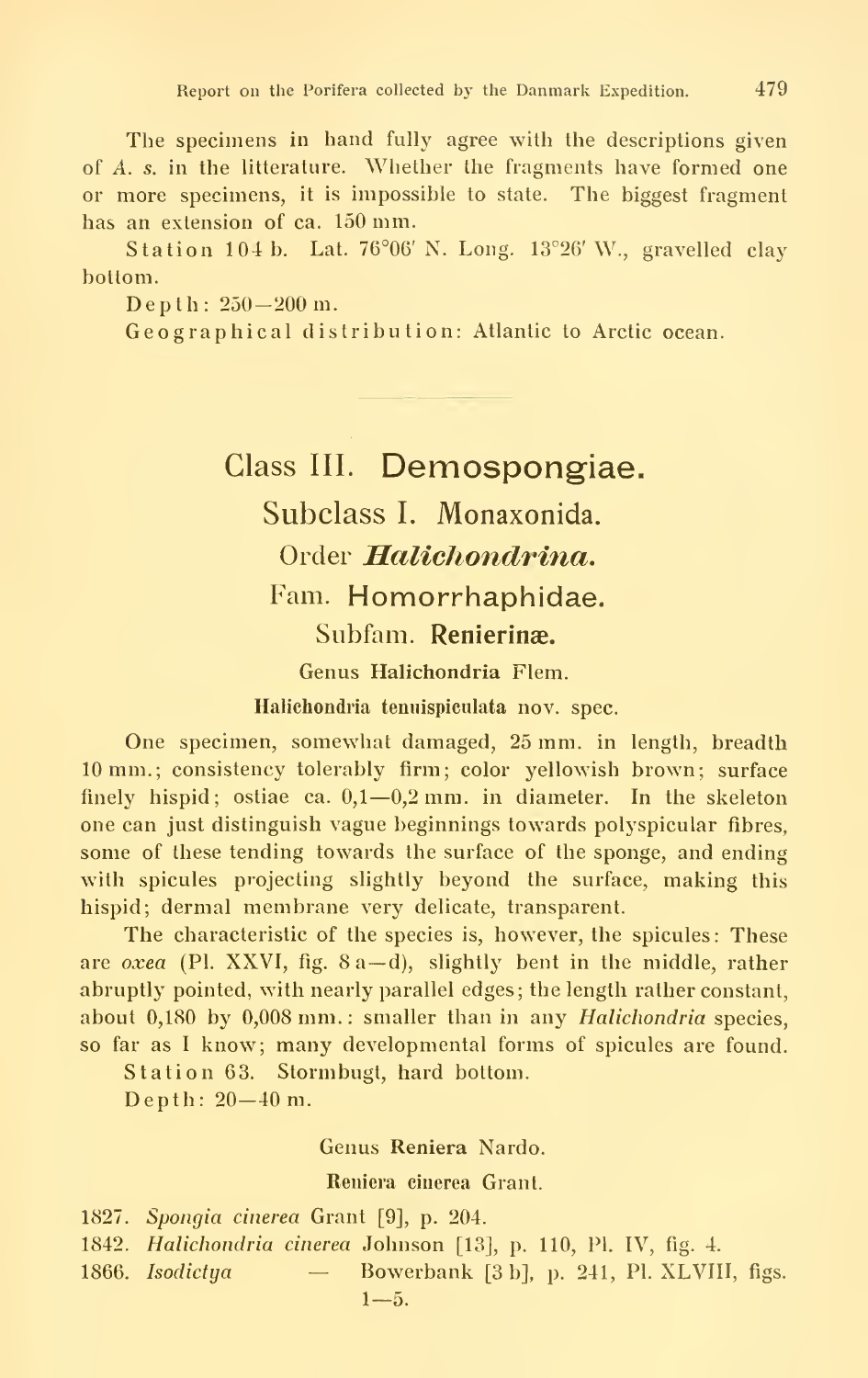1870. Reniera cinerea O. Schmidt [25], p. 77.

1902. — — Lundbeck [17], p. 43, PI. XI, fig. 10.

Some insignificant, damaged specimens, color brownish, on Delesseria sanguinea.

Station 72 c. Stormbugt. 15—<sup>20</sup> m.

Geographical distribution: Greenland, Jan Mayen, Mossel Bay, Gullmaren, English coasts. The Philippines, British Columbia. Depth: 20—200 m.

Reniera laxa Ldbck.

1902. Reniera laxa Lundbeck [17], p. 46, PI. II, fig. 6, PI. XI, flg. 13.

2 specimens agree with the description given by LUNDBECK, only the average length of oxea is slightly smaller than in the specimens from the Ingolf Expedition (as the original specimen is found in the Zoological Museum in Copenhagen I have had it for examination). Specimens in hand <sup>5</sup>—<sup>8</sup> mm., on Delesseria.

Station 72 c. Stormbugt.  $15-20$  m.

Geographical distribution: Davis Strait to Iceland. Depth: 100—<sup>200</sup> m.

### Fam. Desmacidonidae. Subfam. Mycalinae.

#### Group 1. *Mycaleae*.

Genus Mycale Gray.

Myeale thaumatochela Ldbck.

1897. Esperella intermedia Vanhoffen [29], p. 248. 1905. Mycale thaumatochela Lundbeck [18], p. 39, Pl. X, figs.  $2\text{ a--g.}$ 1909.  $\frac{1}{20}$  -  $\frac{1}{20}$ , p. 437.

<sup>3</sup> specimens, incrusting on Balanus-shells, at largest <sup>1</sup> mm. thick, ca. <sup>10</sup> mm. in length; agrees with Lundbecks specimens, only the styli may diminish to 0,300 mm.<br>Station 63. Stormbngt. 20-40 m.

 $\frac{S_1}{S_2}$  94. The sound at Cape Bismarck, 20–40 m. Geographical distribution: Greenland. Depth: 20-60 m.

### Group 2. *Myxilleae*.

Genus Lissodendoryx Tops.

Lissodendoryx indistincta Frstdt.

1887. Hastatus indistincta Fristedt [8], p. 444, PI. 25, figs. 13—19.

1905. Lissodendoryx indistincta Lundbeck [18], p. 162, PI. V, fig. 10,

Pl. XVI, fig.  $3a-h$ .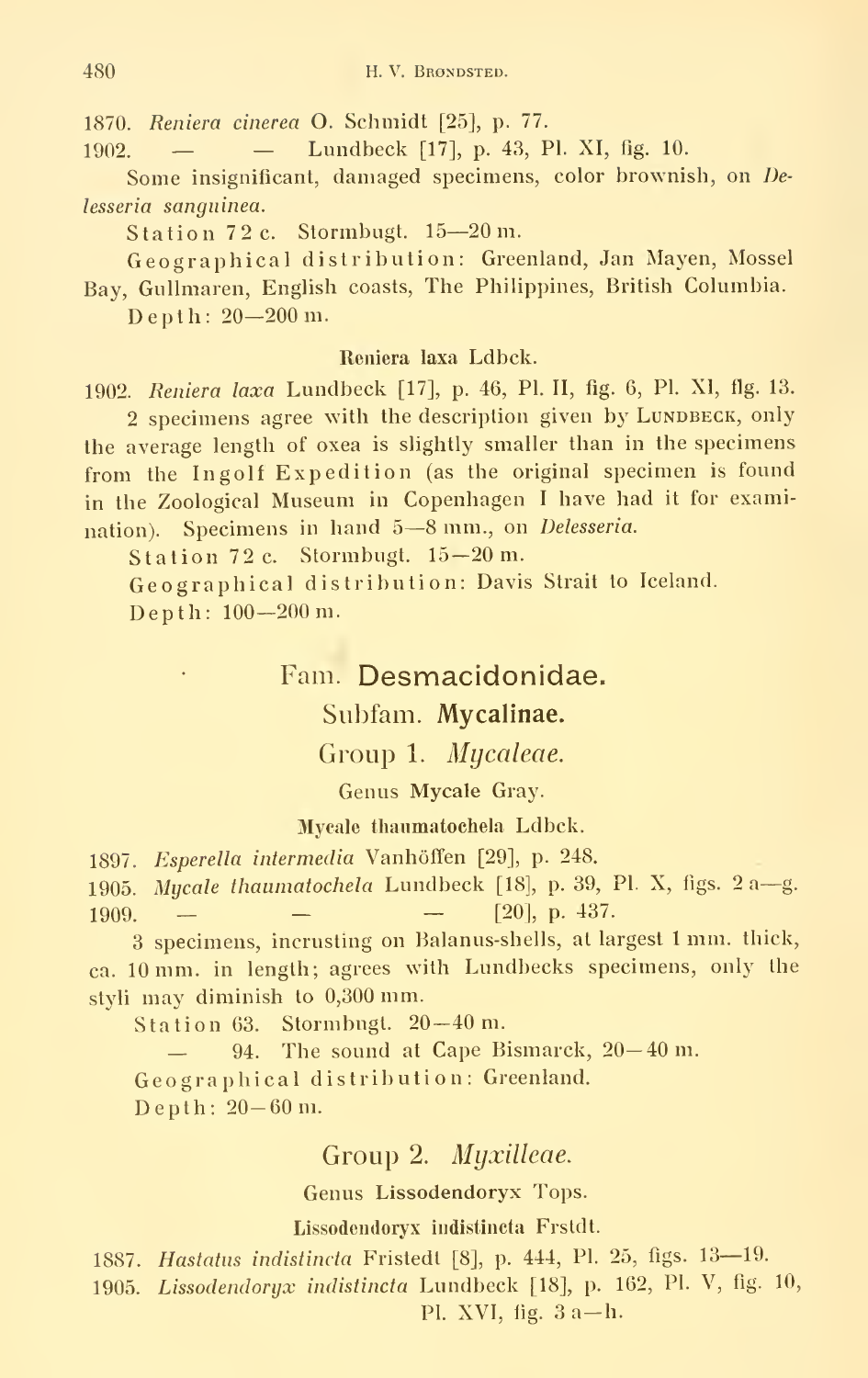1909. Lissodendoryx indistincta Lundbeck [20], p. 440.

Several damaged specimens, one of them completely filled with sand. Fully agree with the description given by Lundbeck. Color yellowish to light-grey.

Station 63. Stormbugt, hard bottom, depth <sup>20</sup>—<sup>40</sup> m. Geographical distribution: Greenland, Spitzbergen.

Depth: 10—200 m.

#### Lissodendoryx complicata Arm. Hans.

1885. Reniera complicata Armauer Hansen [12], p. 7, PI. 1, fig. 8, PL VI, fig. 8.

1885. Myxilla grisea Armauer Hansen [12], p. 12, PI. I, fig. 3, PI. VI, fig. 9.

1887. Clathria corallorhizoides Fristedt [8], p. 460, Pl. 25, figs. 73-77, PI. 29, fig. 23.

1905. Lissodendoryx complicata Lundbeck [18], p. 167, PI. V, fig. 11, Pl. XVI, figs.  $4a - 9$ . 1909.  $[20]$ , p. 440.

Of this beautiful sponge we have 2 specimens; greatest extension ca. <sup>80</sup> mm. Spiculation as in Lundbecks description. On gravel. Color white-yellowish.

Station 96. Off Maroussia. 160—180 m.

Geographical distribution: Greenland, Arctic Sea.

Depth: 300—1400 m.

#### Fam. Axinellidae.

Genus Higginsia Higgins.

Higginsia pyriformis nov. spec.

Sponge small, pear-shaped, with a long slender stalk; the whole length barely <sup>10</sup> mm., the corpus itself <sup>3</sup> mm. by <sup>2</sup> mm.; diameter of stalk ca. 0,3 mm. Osculum at the top of the sponge, diameter ca. 0,4mm.; a delicate transparent dermal membrane covers the body; color yellowish-brownish, stalk, however, white and clear on account of the small amount of organic matter found in it. The skeleton composed of spiculo-fibres ascending from the base, forming the stalk, ending at the summit, and forming a little spiculo-fringe surrounding the osculum.

Spiculation: Of the known Higginsia species H. pyriformis mostly resembles H. Thielei Topsent as to the spiculation. But in H.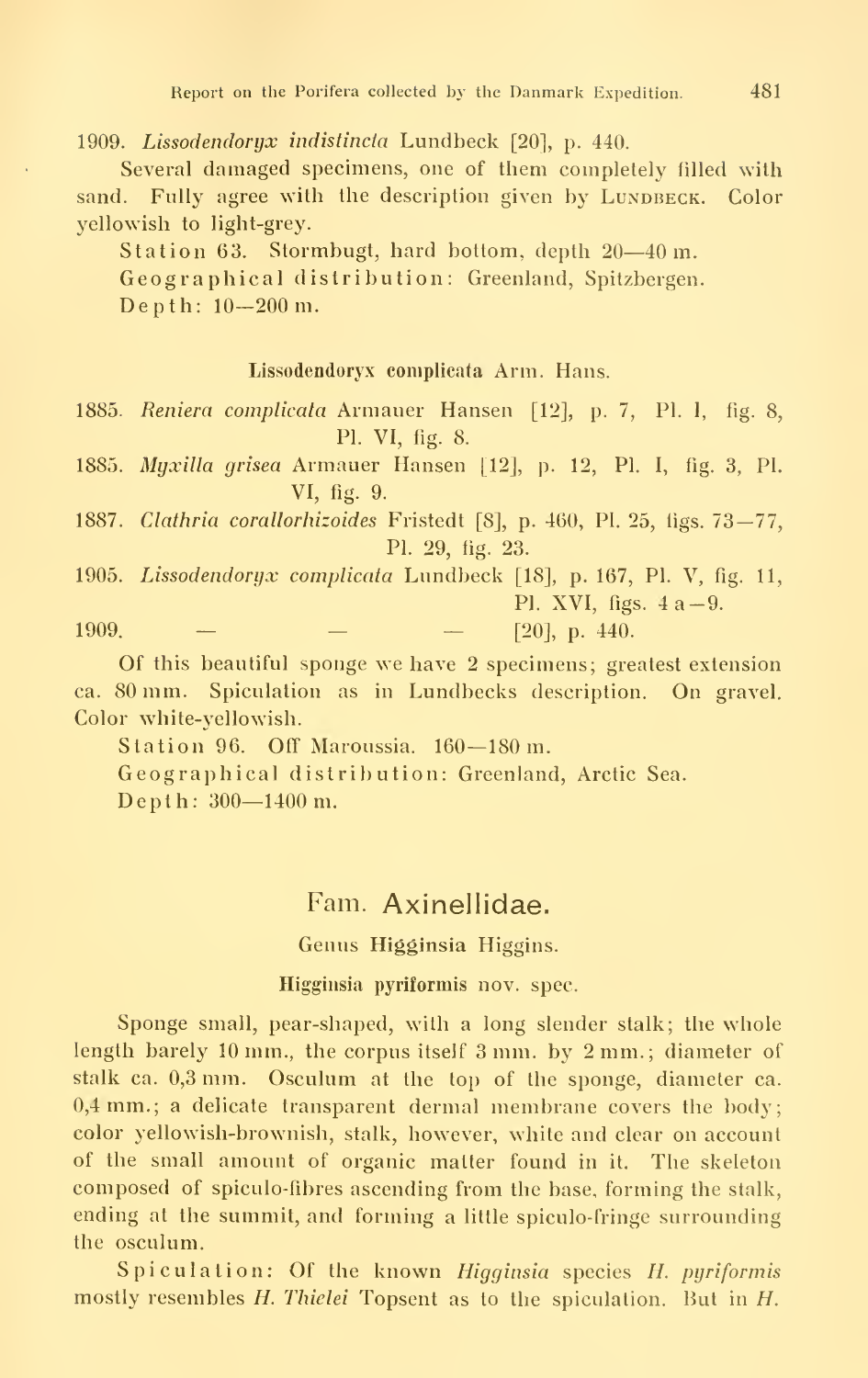puriformis only two sorts of spicules are found: 1°, Megascleres tylostyles (PI. XXVI, figs. 9—9 b) of <sup>a</sup> very elegant form; slightly curved, the greatest thickness is about the middle, then gradually tapering to both ends; very finely and quite near the end rather abruptly pointed; 0,60 0,43 mm. by 0,014—0,010 mm. 2°, Microscleres oxea, (PI. XXVI. fig. 10), follow the tylostyles, spined, slightly bent, with a constant swelling near the middle, form much varying;  $0.020 - 0.055$  by  $0.002 - 0.003$  mm.

Station 99. Lat. 77° N. Long.  $17^{1/2}$ ° W. 300 m.

### List of litterature.

| 1.   | ARNESEN, EMILY: Spongier fra den norske Kyst. I. Calcarea. (Bestimmungstafel |  |  |  |  |
|------|------------------------------------------------------------------------------|--|--|--|--|
|      | in deutscher Sprache). Bergens Museums Aarbog for 1900. Bergen 1901.         |  |  |  |  |
| 2.   | -: Spongien von der norwegischen Küste. II. Monaxonida: Halichondrina.       |  |  |  |  |
|      | Berg. Mus. Aarb. for 1903. Bergen 1904.                                      |  |  |  |  |
| 3 a. | BOWERBANK, J. S.: Monogr. Brit. Spongiadae. I, London 1864.                  |  |  |  |  |
| 3 b. | II.<br>$\overline{\phantom{0}}$<br>1866.                                     |  |  |  |  |
| 3 c. | $III. - 1874.$<br><b>Contract Contract</b><br>$\sim$                         |  |  |  |  |
| 3 d. | IV, (Norman ed.) London 1882.<br>$\overline{\phantom{m}}$                    |  |  |  |  |
| 4.   | BREITFUSS, L. L.: Die arktische Kalkschwammfauna. Arch. Natg. 64. Jahrg.     |  |  |  |  |
|      | Bd. I. 1898.                                                                 |  |  |  |  |
| 5.   | --: Kalkschwammfauna des Weissen Meeres und der Eismeerküsten des euro-      |  |  |  |  |
|      | päischen Russlands. Mém, de l'Acad. Imp. de Sc. de St. Péterb,'s VIII sér.   |  |  |  |  |
|      | Vol VI. 1898.                                                                |  |  |  |  |
| 6.   | BRONDSTED, H. V.: Porifera in Conspectus Faunae Groenlandicae. Medd. om      |  |  |  |  |
|      | Grønland XXIII. Kbh. 1914.                                                   |  |  |  |  |
| 7.   | FLEMING, J.: A History of British Animals. Edingb. 1828.                     |  |  |  |  |
| 8.   | FRISTEDT, F.: Sponges from the Atlantic and Arctic Oceans and the Behring    |  |  |  |  |
|      | Sea. Vega-Exp. vetensk. Iaktt. IV, 1887.                                     |  |  |  |  |
| 9.   | GRANT, G.: Observations and experiments on the structure and functions of    |  |  |  |  |
|      | the Sponge. Edingb. New Phil. Journ. Vol. II, 1827.                          |  |  |  |  |
| 10.  | GRAY, J. E.: Note on the Arrangement of Sponges, with the description of     |  |  |  |  |
|      | some New Genera. Proc. Zool. Soc., Ld. 1867.                                 |  |  |  |  |
| 11.  | HAECKEL, E.: Die Kalkschwämme I--III. 1872.                                  |  |  |  |  |
| 12.  | HANSEN, ARMAUER: Spongiadae. Den norske Nordhavs Exp. 1876–78. Kristiania    |  |  |  |  |
|      | 1885. (Also English text).                                                   |  |  |  |  |
| 13.  | JOHNSTON, I.: History of British Sponges and Lithophytes. Edingb. 1842.      |  |  |  |  |
| 14.  | KENT, SAVILLE: In Monthly Micr. Journ. Nov. 1870.                            |  |  |  |  |
| 15.  | LAMBE, L. M.: Sponges from the Western Coast of North America. Proc. and     |  |  |  |  |
|      | Trans. Roy. Soc. Canada. XII. 1895.                                          |  |  |  |  |
| 16.  | -: Sponges from the Atlantic Coast of Canada, ibid. Second Ser. Vol. II,     |  |  |  |  |
|      | Sect. 4, 1896.                                                               |  |  |  |  |
| 17.  | LUNDBECK, W.: Porifera. Homorrhaphidae and Heterorrhaphidae. The Danish      |  |  |  |  |
|      | Ingolf-Exp. Vol. VI, Part 1. Copenhagen 1902.                                |  |  |  |  |
| 18.  | $-$ : Porifera. Desmacidonidae. Pars. ibid. 1905.                            |  |  |  |  |
| 19.  | ibid. 1910.<br>$-$ :                                                         |  |  |  |  |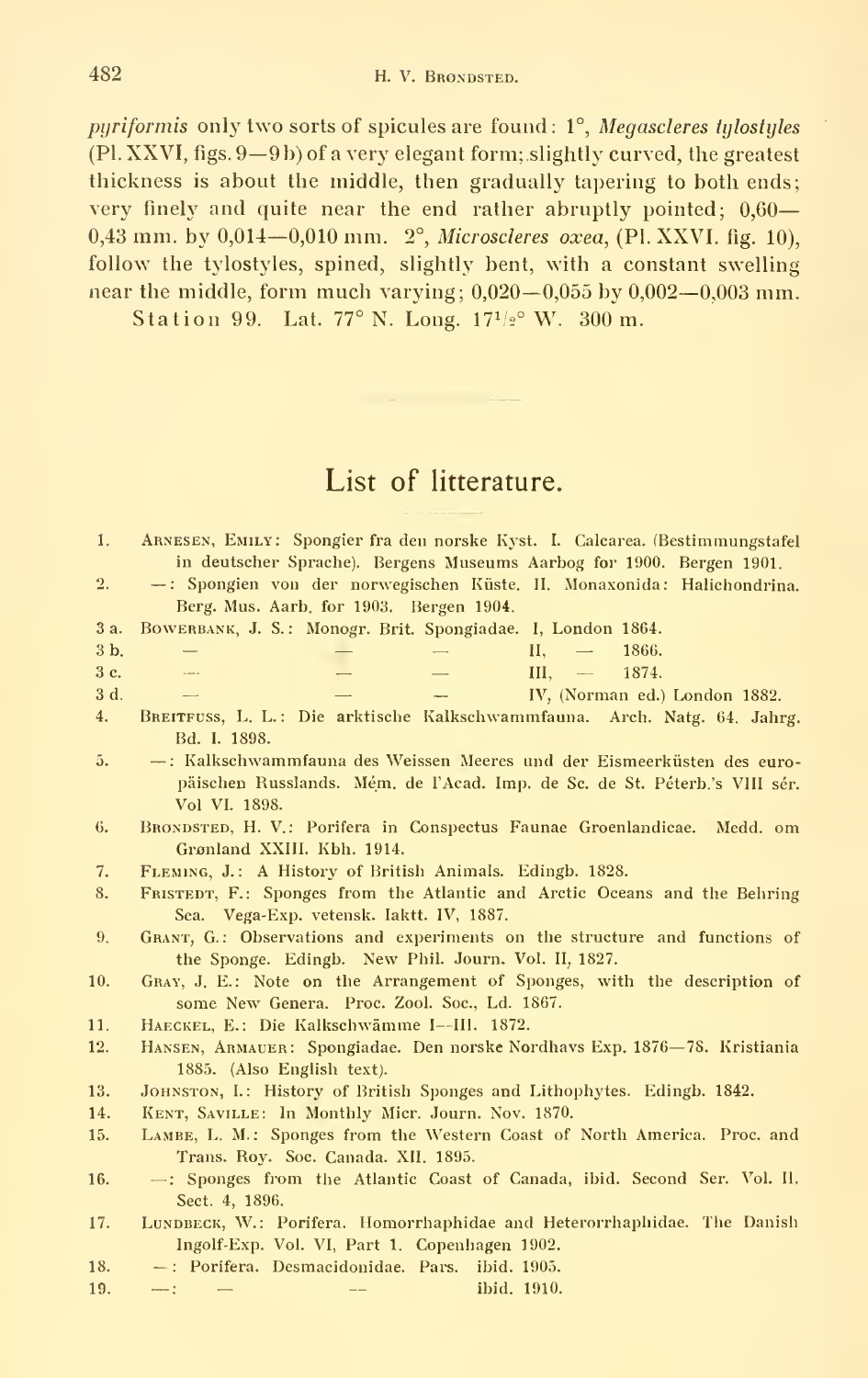- 20. LUNDBECK, W.: The Porifera of East-Greenland. Medd. om Grønland. Vol. XXIX. Kobenhavn 1909.
- 21. Montagu, G.: Essay on Sponges. Mem. Vern. Soc. II, 1, 1818.
- 22. Polejaeff: Calcarea in Rep. Chall. Zool. Vol. VIII. 1883.
- 23. RIDLEY and DENDY: Monaxonida in Rep. Chall. Zool. Vol. XX, 1887.
- 24. Schmidt, O.: Die Spongien des Adriatischen Meeres. Cum Suppl. Lpz. 1862–66.
- 25. : Grundzüge einer Spongienfauna des Atl. Geb. 1870.
- 26. SCHULZE: Hexactinellida. Chall. Rep. Zool. XXI.
- 27. Topsent, E.: Porifera in Résultats des Campagn. sc. du Prince de Monaco. Fasc. II, 1892.
- 28. : Spongiaires des Açores. Rés. Camp. Se. Monaco, Fasc. XXV, 1904.
- 29. VANHÖFFEN. C.: Die Fauna und Flora Grönlands. Grönl.-Exp. der Gesellsch. für Erdkunde zu Berlin 1891—93. 1897.

20.—5.— 1916.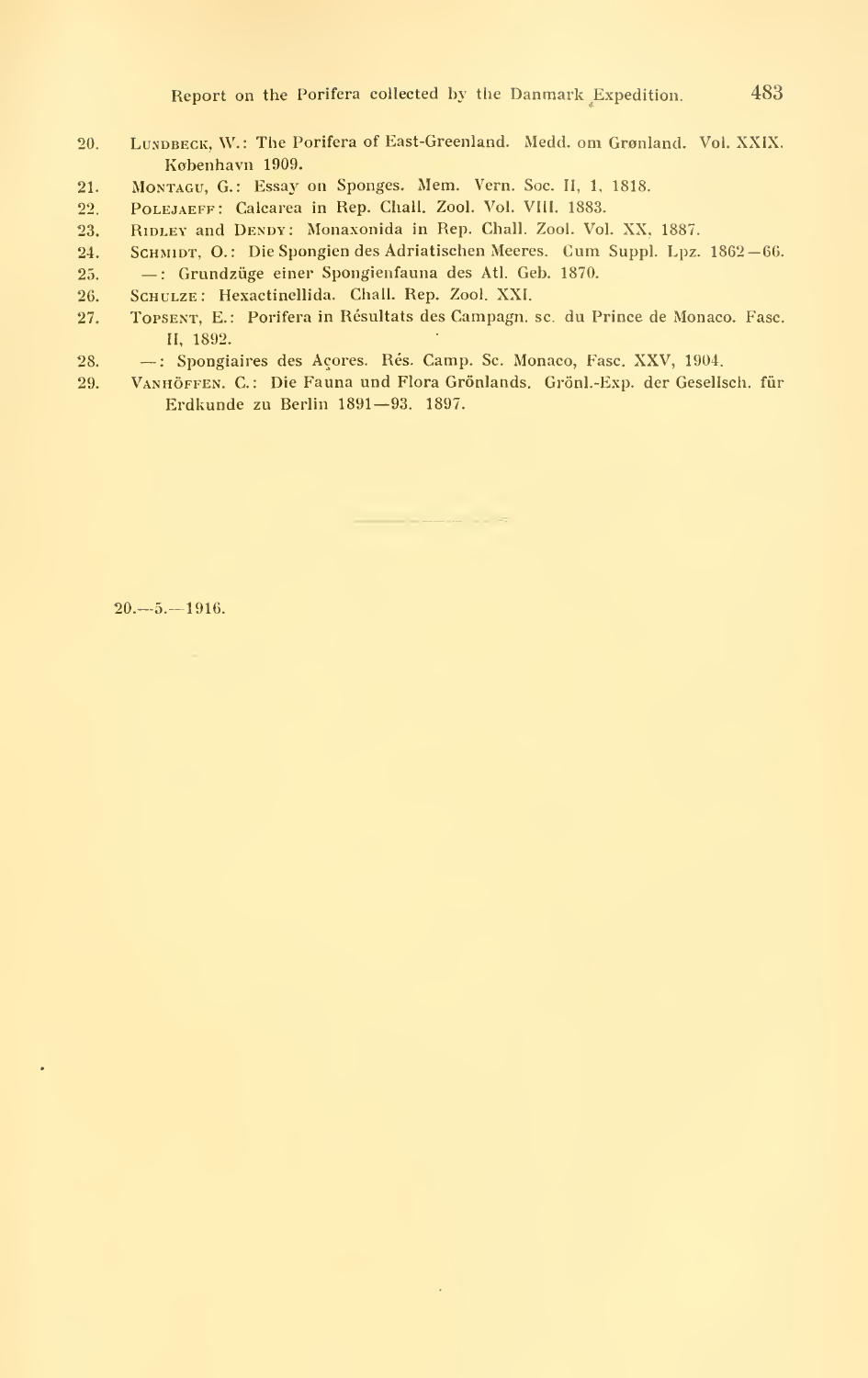# PLATE XXV,

 $\hat{\theta}$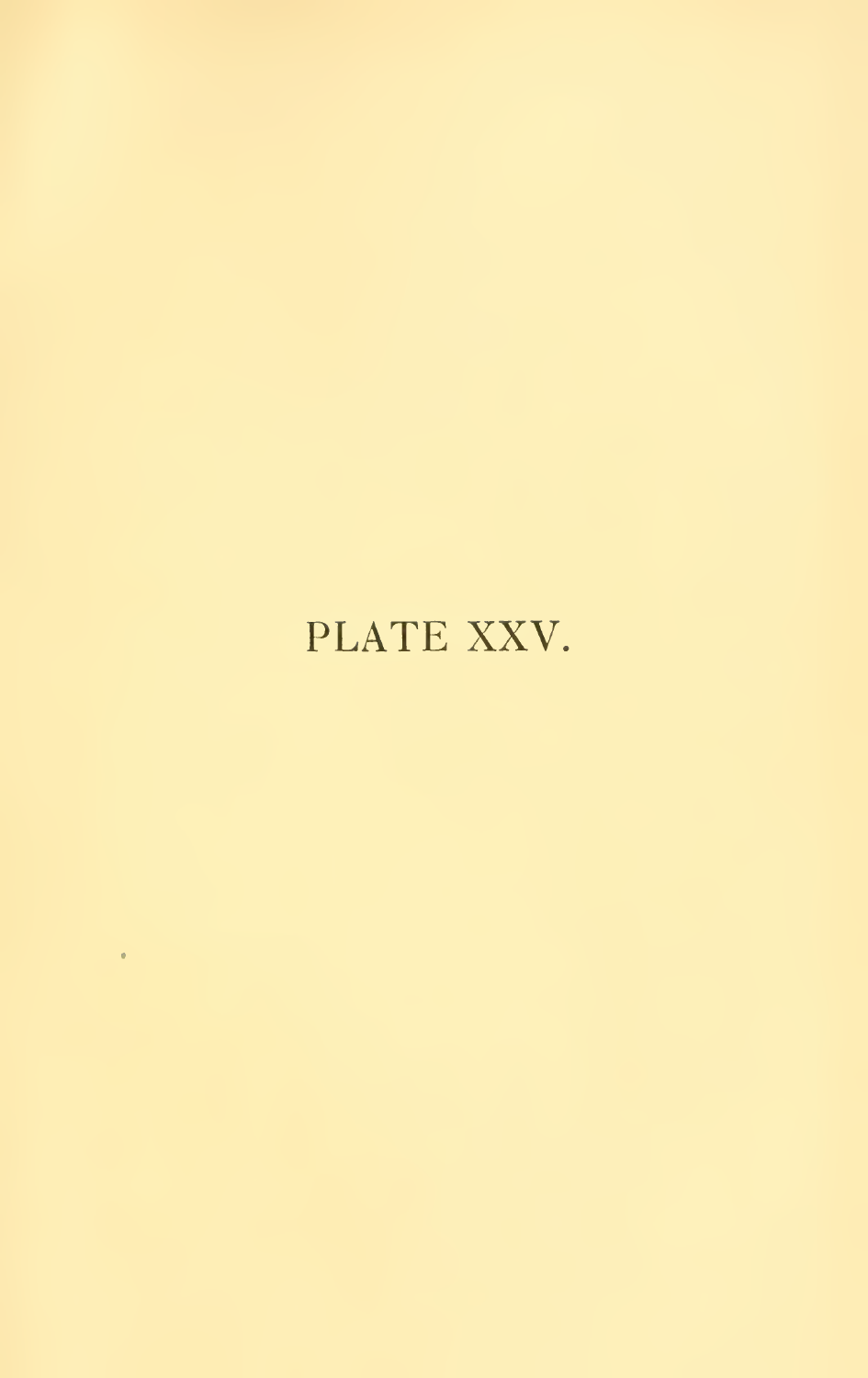### PLATE XXV.

**Contract Contract Contract** 

 $\begin{matrix} \bullet \end{matrix}$ 

 $V_{11}$ . Rhabdocalyptus arcticus nov. sp. pag. 477.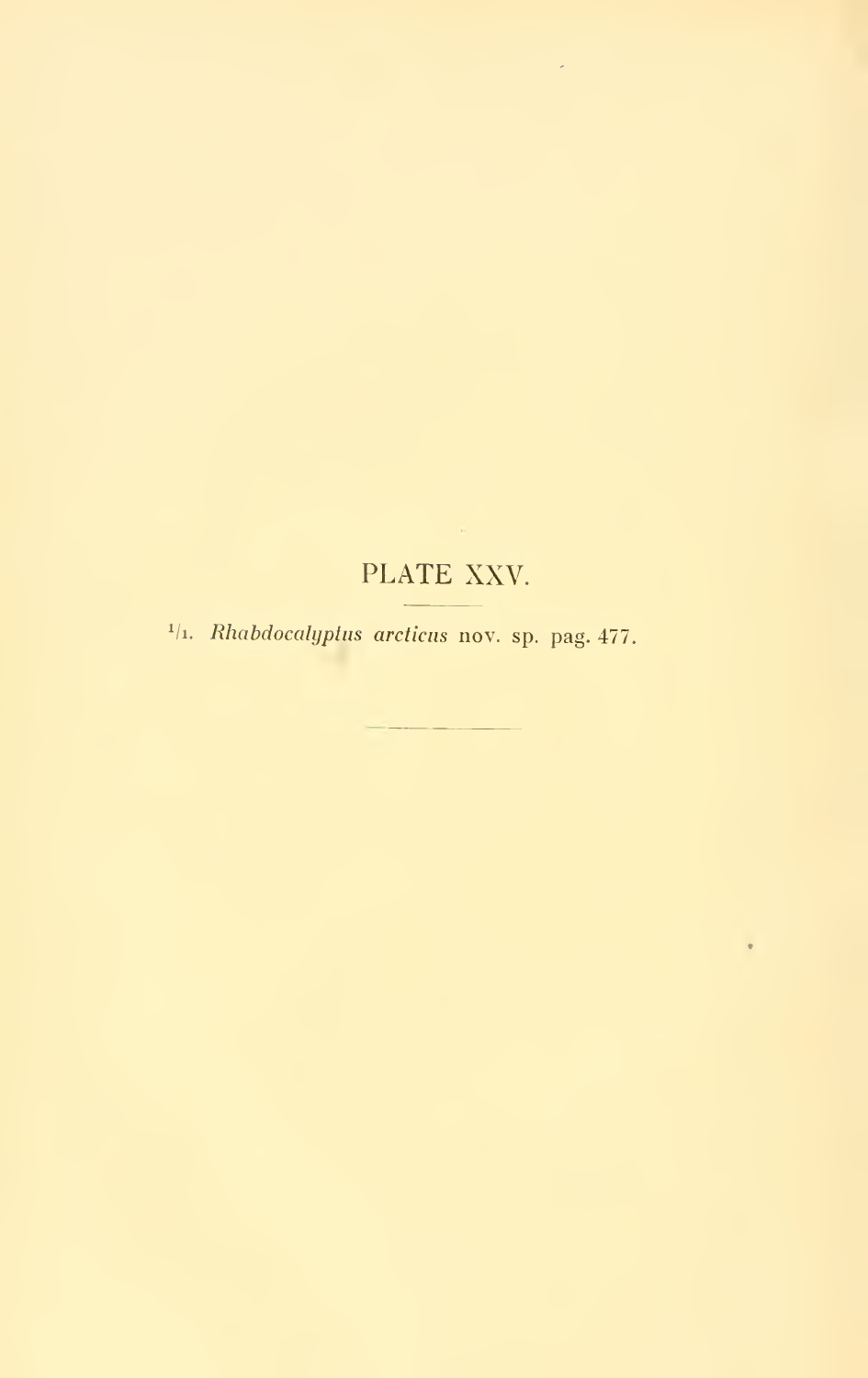

**Brøndsted del.** Pacht  $\&$  Crone phototyp.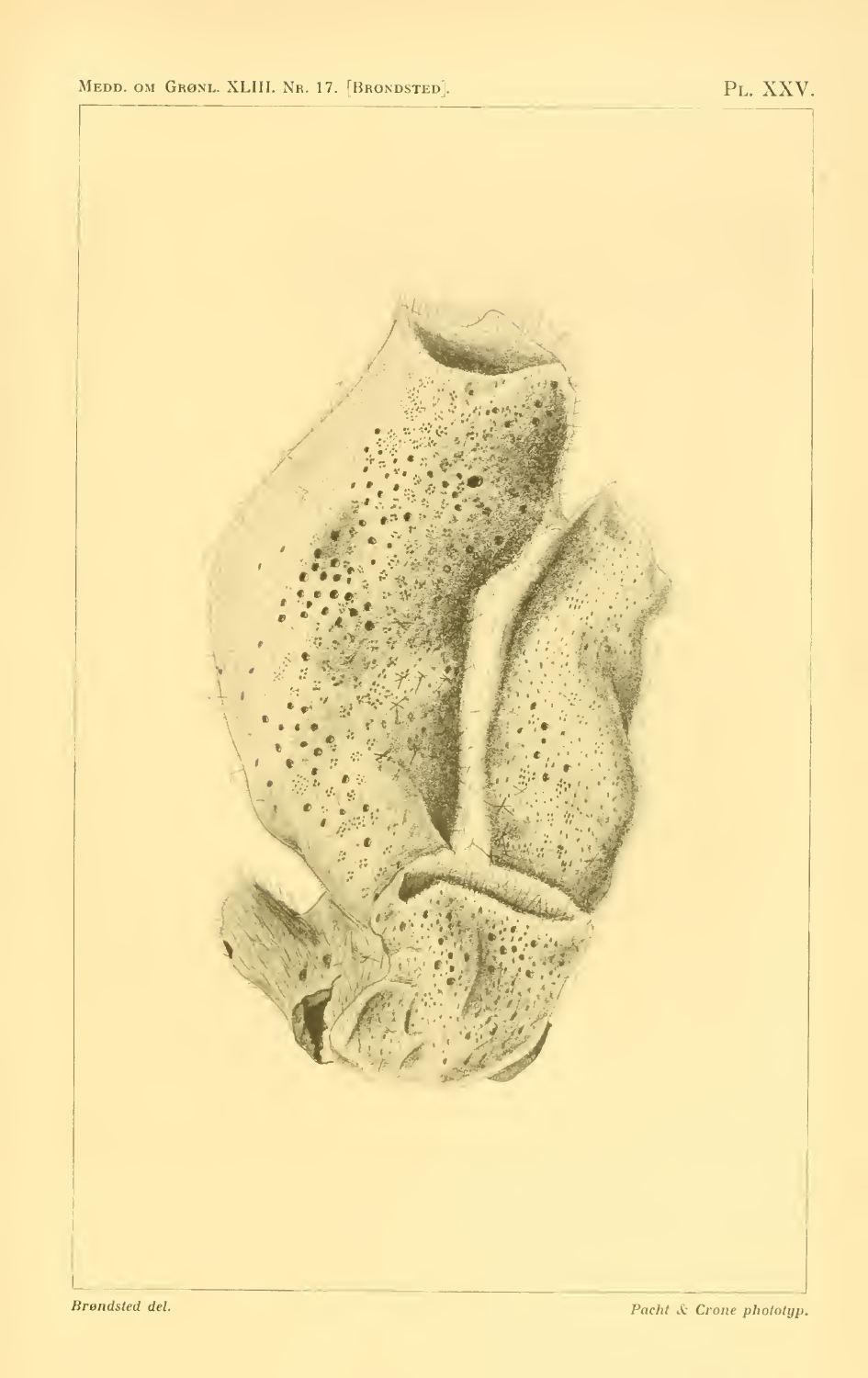# PLATE XXVI.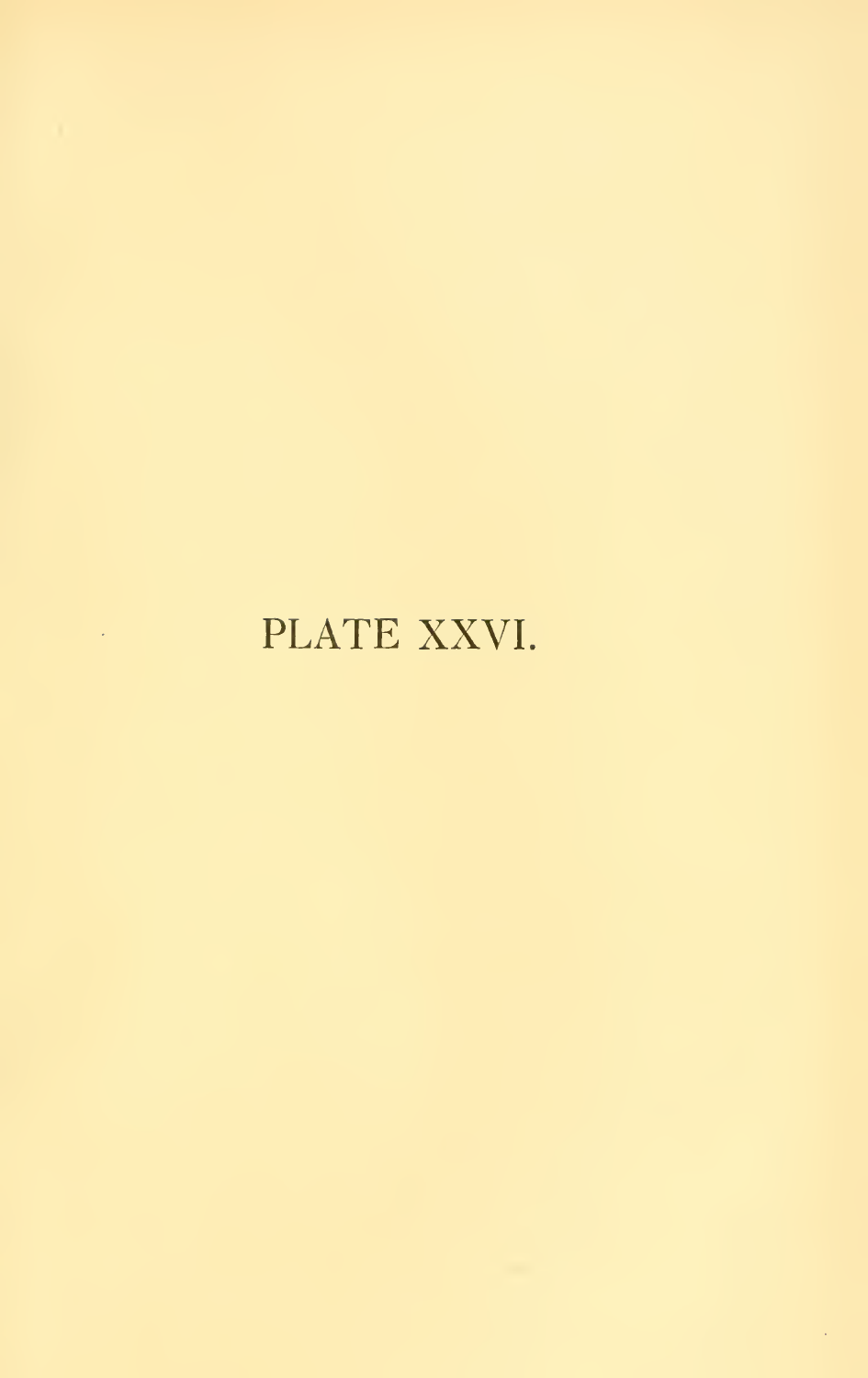### PLATE XXVI.

Figs. 1—7. Rhabdocalyptus arcticus nov. sp., p. 477.<br>Fig. 1. Gastral membrane with hexacts.  $\times$  90.

 $-$  2. Oxyhexacts.  $\times$  90.<br>  $-$  3. Oxypentacts from dermal membrane,  $\times$  225.<br>  $-$  4. Tangential ray of prostalia pleuralia.  $\times$  50.

Figs. 5—5 c. Oxydiacts. fig.  $5 \times 130$ ; figs.  $5a-c \times 345$ .

-- 6—6 b. Diact. fig.  $6 \times 50$ ; figs.  $6a-b \times 345$ .<br>-- 7--7 a. Hexacts.  $\times 405$ .

Fig. 8. Halichondria tenuispiculata nov. spec. pag. 479.

Figs. 8 a–d. Oxea, grown up and developmental forms.  $\times$  345.

Figs. 9-10. Higginsia pyriformis nov. spec. pag. 481.

Figs. 9–9 b. Tylostyles. fig. 9  $\times$  130; fig. 9 a–b.  $\times$  405.

Fig. 10. Minute oxea.  $\times$  900.